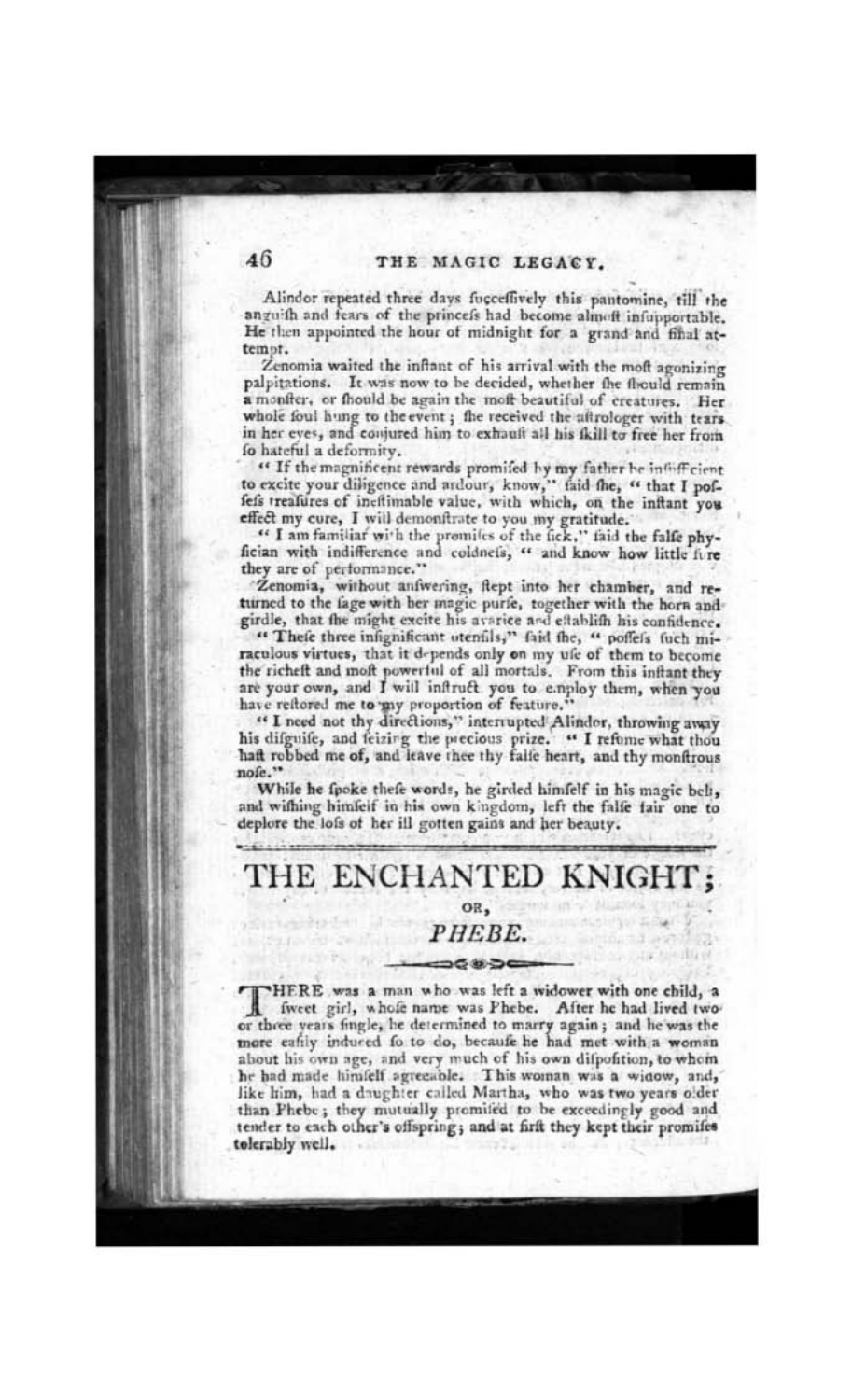It happened that the father died, when Phebe was about twelve vears old ; and as flie had been well infructed by her father's care, who loved her dearly, the was, on account of the readinets of her wit, more accomplished and advanced in knowledge than many of twice her age, and much more fo than her fifter Martha, though there had been equal care taken of them both. The death of her father was a great misfortune to Phebe; the foon began to find an alteration in the behaviour of her mother and fifer. The latter, having now no reftraint upon her, (for her mother had always been far too indulgent) took every opportunity of thwarting Phebe, of whom the became exceedingly jealous, owing to the preference Phebe,

always obtained in fociety.<br>It may eafily be imagined that poor Phebe foon became deprived of all the little pleafures in which the uted to fhare: inflead of mixing with the vintors, and going abroad with her fifter, as formerly, the was confined to her needle, and ordered to ailift the iervant at the loweft drudgery.

The prailes that Phebe had obtained, and the admiration with which every b dy was ftruck who happened to get a fight of her, ferved only farther to inflame the enmity of thofe to whom alone fhe could look for protection; infomuch, that the at laft was not only the drudge of the family, but was flinted in her very food, obliged to eat the offals, and beat upon the moft frivolous pretences, till the was fometimes hardly able to move.

One day, when the mother and favourite daughter were gone out, and had, as ufual, locked up every thing from her, leaving her but a feanty pittance, fearce half enough to fatisfy nature, a poor old woman, tottering under age, came to the door, begging the would give her a moriel to keep her from ftarving. Phebe, though very hungry herfelf, had too good a heart to fee fuch an old creature ready to fink with age and hunger, and not give her every affittance in her power. She immediately went to the door, gave the poor woman her hand, defired her to come in and reft herfelf, and fet about warming what little morfel fhe had, (which the herfelf was going to have eat cold) to make it as comfortable as the could. She then laid a clean napkin and plate, and waited upon and cherifhed her as though the had been her own mother. " The God of Heaven blefs thee!" faid the old woman, as Phebe ftood miniftering by her fide; " thou art a merciful and a gracious angel, and that lofe nothing<br>by thy charity. Thou haft given me lood, wilt thou give me a kifs?" Phebe would always rather hurt her own feelings than the feelings of another: and though the old woman was very difagreeable with rags and age, the inftantly kiffed her with the beft grace imaginable, left the fhould give her pain, or left the fhould be thought to defpife age and poverty. The old woman fixed her eyes itedfatily upon her-" Sweet and heavenly creature," faid the, " have I at laft found fuch a one! Yes; if thy courage equals thy other virtues, thou art the treafure I fo long and ineffectually have fought."-Phebe wondered to hear a miferable old woman fpeak in this manner, and in fuch language too. " Thou art very young; art thou of a timid difpofition?-" No, indeed," faid Phebe, " I never injure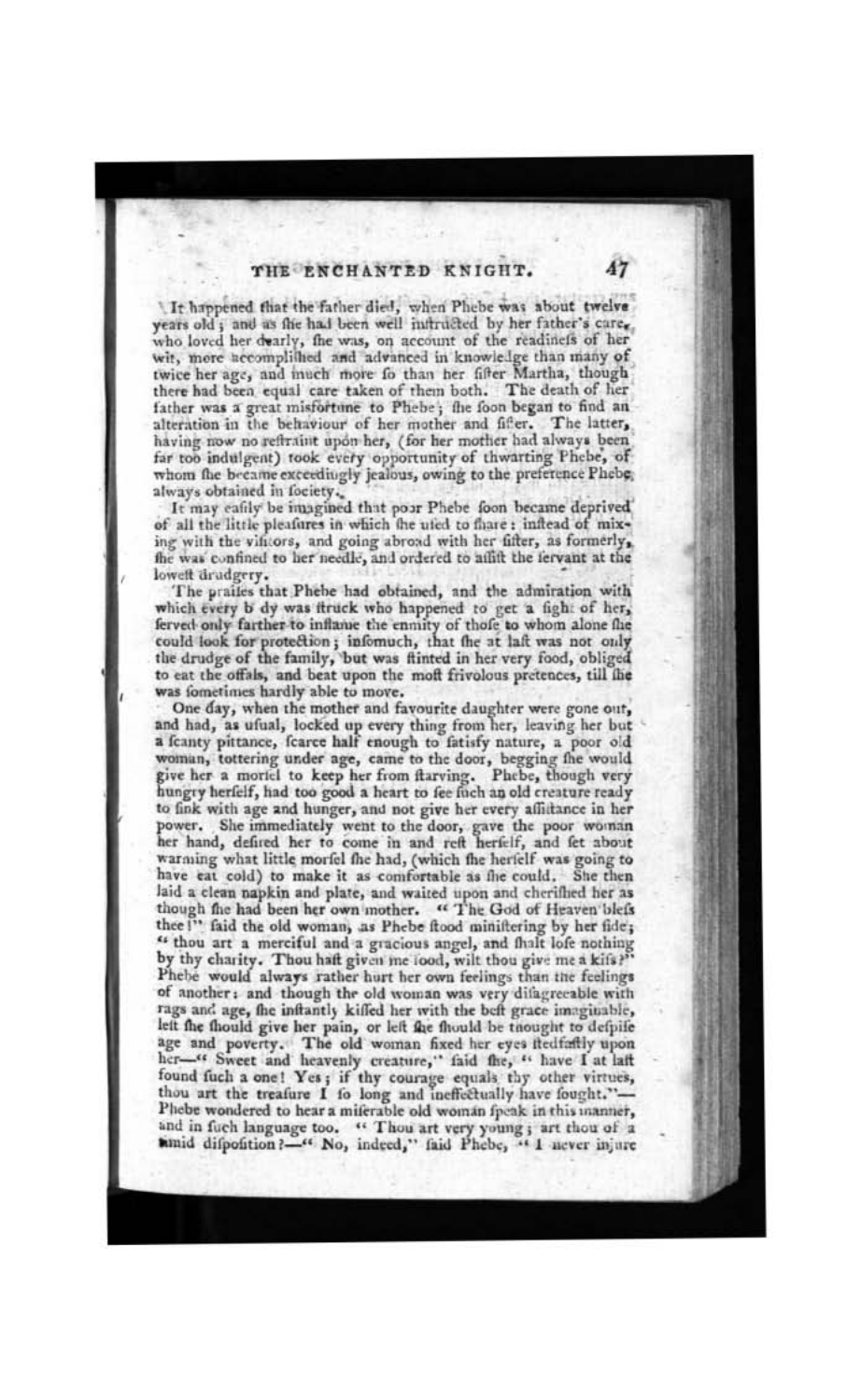any creature that has life or fenfibility. I would do good to every body if I had the power, and I hope I commit no wickedness, then wherefore fhould I be afraid?"

Phebe turned her eyes towards her gueff, and inflead of a poor, decrepid, and beggarly old woman, the beheld a beauteous Being in robes of white and fcarlet, and wings more varioufly fpotted than the faining plumage of the Chinete pheafant!

" Purelt and belt of earthly virgins," faid the bright vifion, " be not alarmed."-" No," replied Phebe, " I am only furprifed. If you are a heavenly being, you will not injure me; if a wicked one, you cannot, till I, by guilt, thall give you power over me."is Liften to me," faid the fpirit : " Long have I been feeking to deliver Oron, the knight of a neighbouring caftle, from the authority of the diemons; but in vain; they have feduced and enchanted him, and he is held a willing flave to five of the moft powertul that the dark entrails of the fulphorous regions can emit. He hath fuffered them to light up the Dead Hand within his walls, which hath itupified and fulled to fleep the guardian fpirits fate had appointed to protect him from their machinarions; and till that is extinguithed, never fhail he be treed from their wicked dominion. The fylphs and other ætherial effences have in vain made war upon thefe dæmons and their adherents; a young virgin alene can vanquith them, and extinguith the enchanted flame of the Dead or Glorious Hand; for a good and beauteous virgin is of more power than a holt of fpirits. I and my companions have long mourned over the misfortunes of Orcn; for till thefe infernal and malicious fiends had fafcinated him, the earth had few young men to promifing. To thee, then, fair and excellent creature, is this charitable and noble tafk affigned."

" I hope I have the will, if I have the ability, to do good," replied Phebe; " nor ain I afraid of encountering fuch danger, as a weak creature, like me, may jupport; but I am dependent on the will of another. I muit not leave my mother's houfe without her knowledge; tor that would be wickednefs, and not virtue."

Phebe had icarcely pronounced the laft word, when the heard her mother and filter at the door; and, inflead of a fylph, faw the fame old woman again at her fide whom her charity had fo lately relieved. She knew not what to think; the was ready to imagine the had been in a dream: the ran, however, to open the door for ber mother.-' Hey-day! indeed! faid the fifter, " what old beldam have you got here to keep you company? I fuppole you have been having your fortune told, but I am afraid it is not very good."-" Better than thine will ever be, Calot," aniwered the old woman, and glided out of the houfe. There needed not half this to fet them upon the patient fuffering Phebe: they both fell upon her, and, as they thought, beat her molt unmercifully; but, to the aftonifhment of Phebe, their blows gave her no pain. They were not fatisfied with this : her fifter inlitted upon it that the fhould be inftantly turned out of doors, and the toolifh and cruel mother put her wicked wifhes in execution.

Phebe could not forbear weeping, at finding herfelf, thus friend-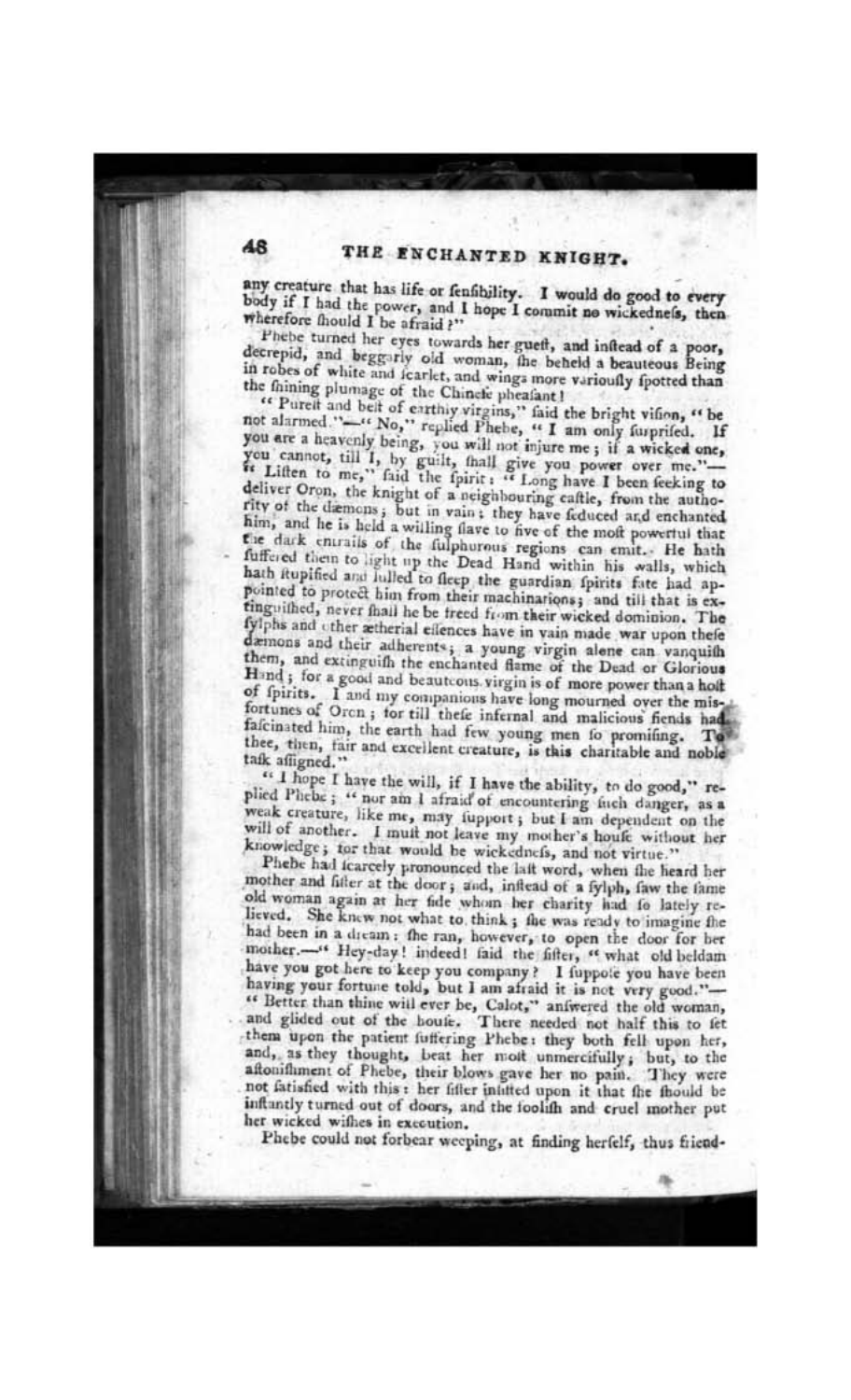lefs and unknown, driven from her mother's houfe; the was even exceedingly affected with the thought of uarting from perfons who had treated her fo bafely. She comforted herfelf, however, as well as the could. "I am very able and willing to work," thought the, " and furely fome charitable good perfon will give me a little food for my labour."

She wandered along the path fhe firft took, without knowing whither it led, till evening began to come on, and the was faint with hunger, when, being come to an eminence, the fat herfelf down, and turned round to take a laft look at the inhofpitable, yet refpected mantion, from which the was expelled. As the looked down the lawn, the faw, with forprife, her favourite cat, to which the had always been very kind, coming trotting after her, and looking up, as if in pity for her fate. The cat feemed to be guided by a fuperior initiact: there were three paths led from where her miftrefs fat, and the took one of them, and looked back as if inviting Phebe to follow; which action the repeated feveral times, Phebe, to whom no path had a peculiar preference, inclined to that from the action of the animal. The cat had not gone far, before the turned a little from the way to a bufh, and ftopped, then went back to meet her mittrefs, and returned to the fame fpot: this incited Phebe's curiofity, and the followed to the buth. Here flie found a clean white napkin, and in it a part of a very fine capon, with fome good wheaten bread. Phebe's feelings may eatily be imagined; the fat herfelf upon the bank, and divided her treafure with her friend.

She prefently rofe from her repaft, and her cat ftill ran before, as if to conduct her. They came pretently to a place where the ftile had been hedged up, to prevent paffengers from coming any more that road; the cat turned down the fide of the hedge, and found a clear gap.-Darknefs now grew on apace, and there was neither town, hamlet, nor houfe, in view; yet poor Phebe kept implicitly following her wary guide. On each hand were deep pits, bogs, and precipices, into which the finalleft deviation would for ever plunge her; but her faithful cat kept juit before; and every moment kept turning its luminous eyes, as if to light and guide its miftrefs, fuddenly tumbled down a precipice, and, by its cries, gave Phebe, whole feet were upon the very brink, warning of her danger, and its own apparent defiruction.

While the ftood thus motionlefs, ard looking down the abyfs into which her guide had fallen, the beheld-an apparition rife flowly from the bottom, holding a lighted torch in its right hand, for it had but one. Its vifage was of a death-like pale and piteous; it held up the remains of its left-arm, as if to implore redrets, and brandifaing its torch to make it thed a brighter light, it glided by, and flood at fome little diftance. Phebe beheld the fpectre with terror, yet with that reiolution which virtue alone can give.

Her dreadful guide conducted her fafely over the moor, till they came to a gothic cattle, forrounded by a moat. The draw-bridge tens up, and the ipectre made a fudden ftop, as a figual- for Phebe to proceed no farther yet; it then ikimmed acrofs the canal, and